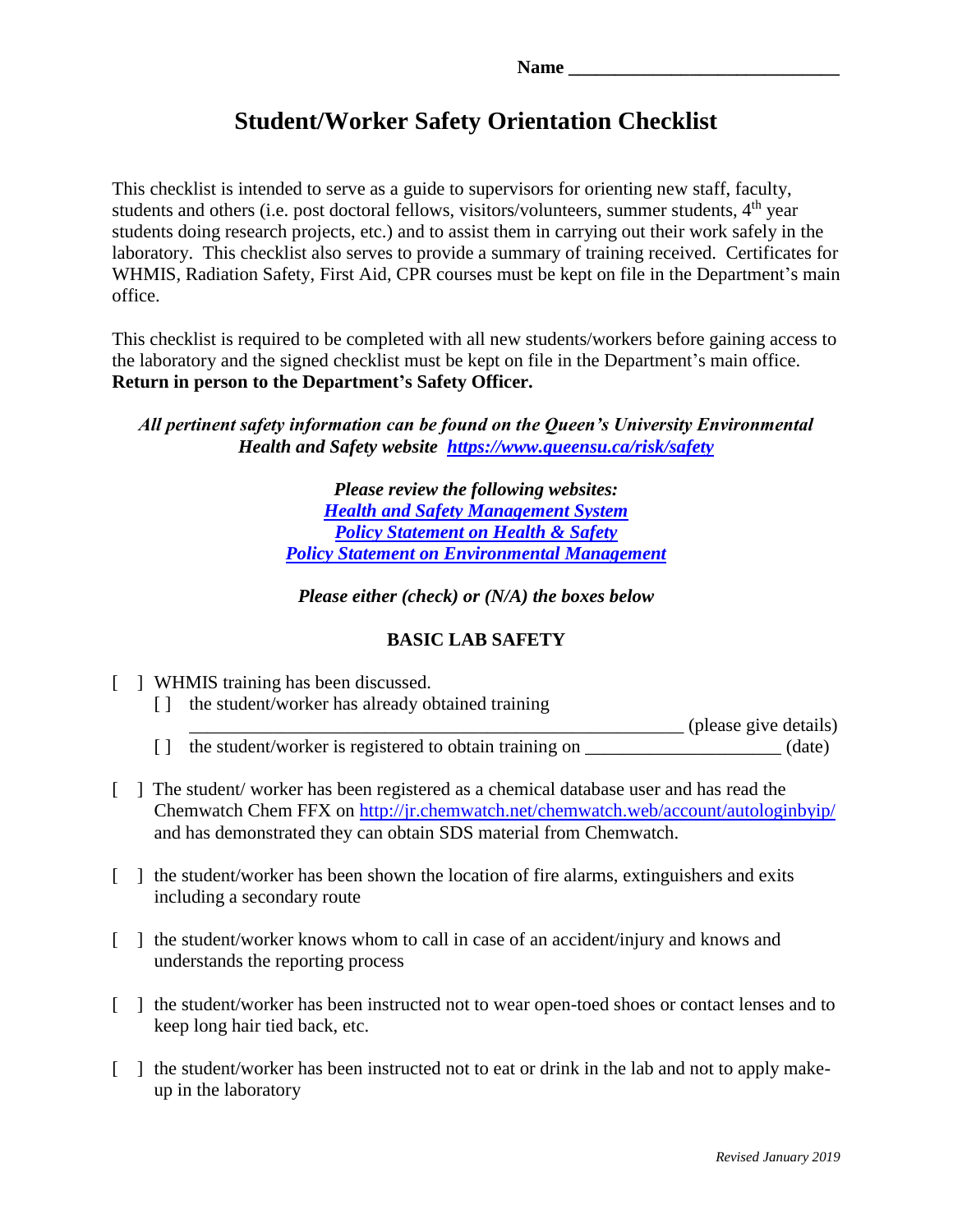- [ ] the supervisor and worker have reviewed WMHIS requirements for labelling samples
- [ ] the student/worker has been instructed to avoid when possible, working alone. If, for some reason, hazardous work must be performed outside normal working hours then the following procedure must be followed:
	- 1. The work must have your supervisor's approval,
	- 2. A second co-worker must be available in case of an emergency, or

3. The Emergency Report Centre (36111) and/or Campus Security (36733) must be contacted to set up a check-in routine with you; and they must be contacted once your work is completed.

If you are working late at night, both the Campus Security Escort Service (36080) and the A.M.S. Walk-home Service (39255) are available.

- [ ] the student/worker has been instructed in the use of personal protective equipment (i.e. lab coat, safety footwear, gloves, safety glasses, etc.)
- [ ] the supervisor and student/worker have discussed the physical requirements of the job
- [ ] the Supervisor is aware of any limitations or restrictions that may affect the safety of the worker

#### **CHEMICAL LAB SAFETY**

- [ ] the student/worker has been instructed on the safe and proper handling of common laboratory reagents.
- [ ] Supervisor has reviewed the Fume Hood S.O.P. with the student/worker. [https://www.queensu.ca/risk/sites/rsswww/files/uploaded\\_files/EHS/SOPs/Lab%20Safety/](https://www.queensu.ca/risk/sites/rsswww/files/uploaded_files/EHS/SOPs/Lab%20Safety/SOP-LAB-01__fume_hoods.pdf) SOP-LAB-01 fume hoods.pdf
- [ ] the student/worker has been instructed in the safe handling and disposal of dangerous substances (e.g. acids, phenol, formalin, etc.). [https://www.queensu.ca/risk/sites/rsswww/files/uploaded\\_files/EHS/SOPs/Chemical/SOP-](https://www.queensu.ca/risk/sites/rsswww/files/uploaded_files/EHS/SOPs/Chemical/SOP-CHEM-01__hazardous_waste_disposal_procedures.pdf)[CHEM-01\\_\\_hazardous\\_waste\\_disposal\\_procedures.pdf](https://www.queensu.ca/risk/sites/rsswww/files/uploaded_files/EHS/SOPs/Chemical/SOP-CHEM-01__hazardous_waste_disposal_procedures.pdf)
- [ ] the student/worker has been instructed and shown the proper procedure for disposal of sharps (e.g. needles, glass sides, etc.). [https://www.queensu.ca/risk/sites/rsswww/files/uploaded\\_files/EHS/SOPs/General%20Saf](https://www.queensu.ca/risk/sites/rsswww/files/uploaded_files/EHS/SOPs/General%20Safety/SOP-Safety-12%20(Sharps%20Disposal)%20-%20Revision%202_0.pdf) [ety/SOP-Safety-12%20\(Sharps%20Disposal\)%20-%20Revision%202\\_0.pdf](https://www.queensu.ca/risk/sites/rsswww/files/uploaded_files/EHS/SOPs/General%20Safety/SOP-Safety-12%20(Sharps%20Disposal)%20-%20Revision%202_0.pdf)
- [ ] the student/worker has been shown the location of the eyewash and safety shower and how to operate each station – DO NOT pull the handle of the safety shower during this orientation checklist. [https://www.queensu.ca/risk/sites/rsswww/files/uploaded\\_files/EHS/SOPs/Lab%20Safety/](https://www.queensu.ca/risk/sites/rsswww/files/uploaded_files/EHS/SOPs/Lab%20Safety/SOP-LAB-03%20(Emergency%20Eye%20Wash%20and%20Shower).pdf) [SOP-LAB-03%20\(Emergency%20Eye%20Wash%20and%20Shower\).pdf](https://www.queensu.ca/risk/sites/rsswww/files/uploaded_files/EHS/SOPs/Lab%20Safety/SOP-LAB-03%20(Emergency%20Eye%20Wash%20and%20Shower).pdf)
- [ ] the student/worker has been instructed on the appropriate measures to take in case of a chemical spill and reviewed the Spill Response Procedure at: [https://www.queensu.ca/risk/sites/rsswww/files/uploaded\\_files/EHS/SOPs/Chemical/SOP-](https://www.queensu.ca/risk/sites/rsswww/files/uploaded_files/EHS/SOPs/Chemical/SOP-HAZMAT-01__preamble.pdf)[HAZMAT-01\\_\\_preamble.pdf](https://www.queensu.ca/risk/sites/rsswww/files/uploaded_files/EHS/SOPs/Chemical/SOP-HAZMAT-01__preamble.pdf)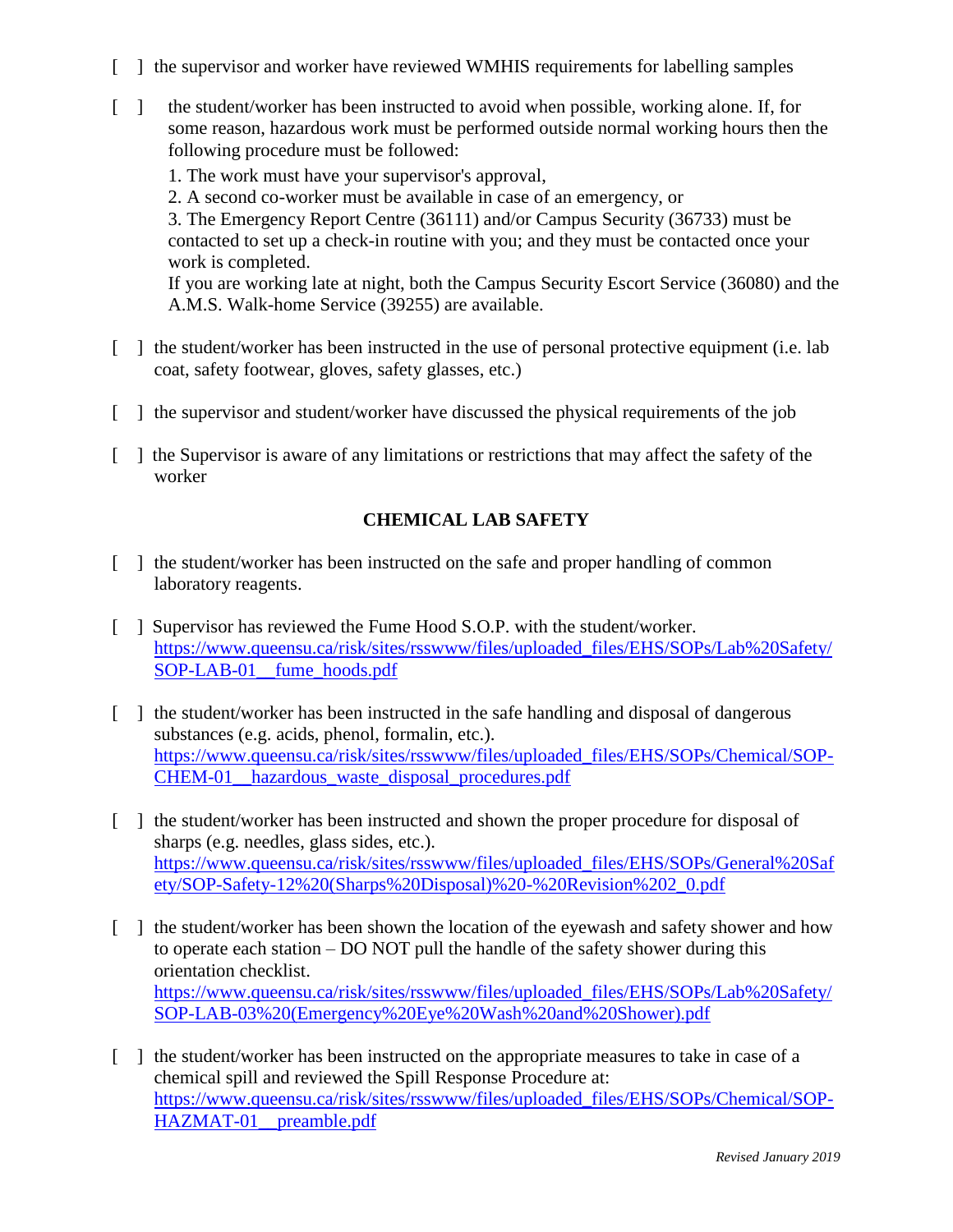[ ] the student/worker has been instructed **not** to wear lab coats and gloves out of the designated lab area

## **RADIATION LAB SAFETY**

- [ ] the student/worker has been made aware of the regulations that govern the use of radioisotopes in Canada (from Radiation Safety Course) [https://www.queensu.ca/risk/sites/rsswww/files/uploaded\\_files/EHS/SOPs/Radiation/radiat](https://www.queensu.ca/risk/sites/rsswww/files/uploaded_files/EHS/SOPs/Radiation/radiation_safety_policies_and_procedures_manual_2017.pdf) [ion\\_safety\\_policies\\_and\\_procedures\\_manual\\_2017.pdf](https://www.queensu.ca/risk/sites/rsswww/files/uploaded_files/EHS/SOPs/Radiation/radiation_safety_policies_and_procedures_manual_2017.pdf)
- [ ] the student/worker has been listed as an authorized user on the supervisor's radioisotope permit
- [ ] radioisotope or sealed source safety training has been discussed with the student/worker [] the student has already obtained training at Queen's University
	- \_\_\_\_\_\_\_\_\_\_\_\_\_\_\_\_\_\_\_\_\_\_\_\_\_\_\_\_\_\_\_\_\_\_\_\_\_\_\_\_\_\_\_\_\_\_\_\_\_\_\_\_\_ (please give details) [] the student is registered to obtain training on \_\_\_\_\_\_\_\_\_\_\_\_\_\_\_\_\_\_\_\_\_\_\_\_\_\_\_\_\_ (date)
- [ ] the student/worker has been given clear instructions regarding the lab rules (i.e. in-house procedures) for radioisotope work
- [ ] the student/worker has been given detailed instructions on record keeping for radioisotopes as well as on their safe disposal
- [ ] the student/worker has been instructed on the appropriate measures to take in case of a radioactive spill or exposure

## **BIOHAZARD LAB SAFETY**

- [ ] the student/worker has received instruction on the safe handling of biohazardous tissues.
- [ ] the student/worker has been taught the safe handling, decontamination and biohazardous waste disposal procedures for the techniques performed in the lab [https://www.queensu.ca/risk/sites/rsswww/files/uploaded\\_files/EHS/SOPs/Chemical/SOP-](https://www.queensu.ca/risk/sites/rsswww/files/uploaded_files/EHS/SOPs/Chemical/SOP-CHEM-01__hazardous_waste_disposal_procedures.pdf)[CHEM-01\\_\\_hazardous\\_waste\\_disposal\\_procedures.pdf](https://www.queensu.ca/risk/sites/rsswww/files/uploaded_files/EHS/SOPs/Chemical/SOP-CHEM-01__hazardous_waste_disposal_procedures.pdf)
- [ ] the student/worker has read the Biohazards Safety Manual and the appropriate Biohazard Emergency Protocol specific to your laboratory. [https://www.queensu.ca/risk/sites/rsswww/files/uploaded\\_files/EHS/SOPs/Biosafety/Biolo](https://www.queensu.ca/risk/sites/rsswww/files/uploaded_files/EHS/SOPs/Biosafety/Biological%20Safety%20Manual%202021.pdf) [gical%20Safety%20Manual%202021.pdf](https://www.queensu.ca/risk/sites/rsswww/files/uploaded_files/EHS/SOPs/Biosafety/Biological%20Safety%20Manual%202021.pdf)
- [ ] the student/worker has been introduced to the faculty members in charge of the biohazard rooms
- [ ] the student/worker has been instructed on the appropriate measures to take in case of a biohazard spill, exposure or incident (ie. Centrifuge malfunction).